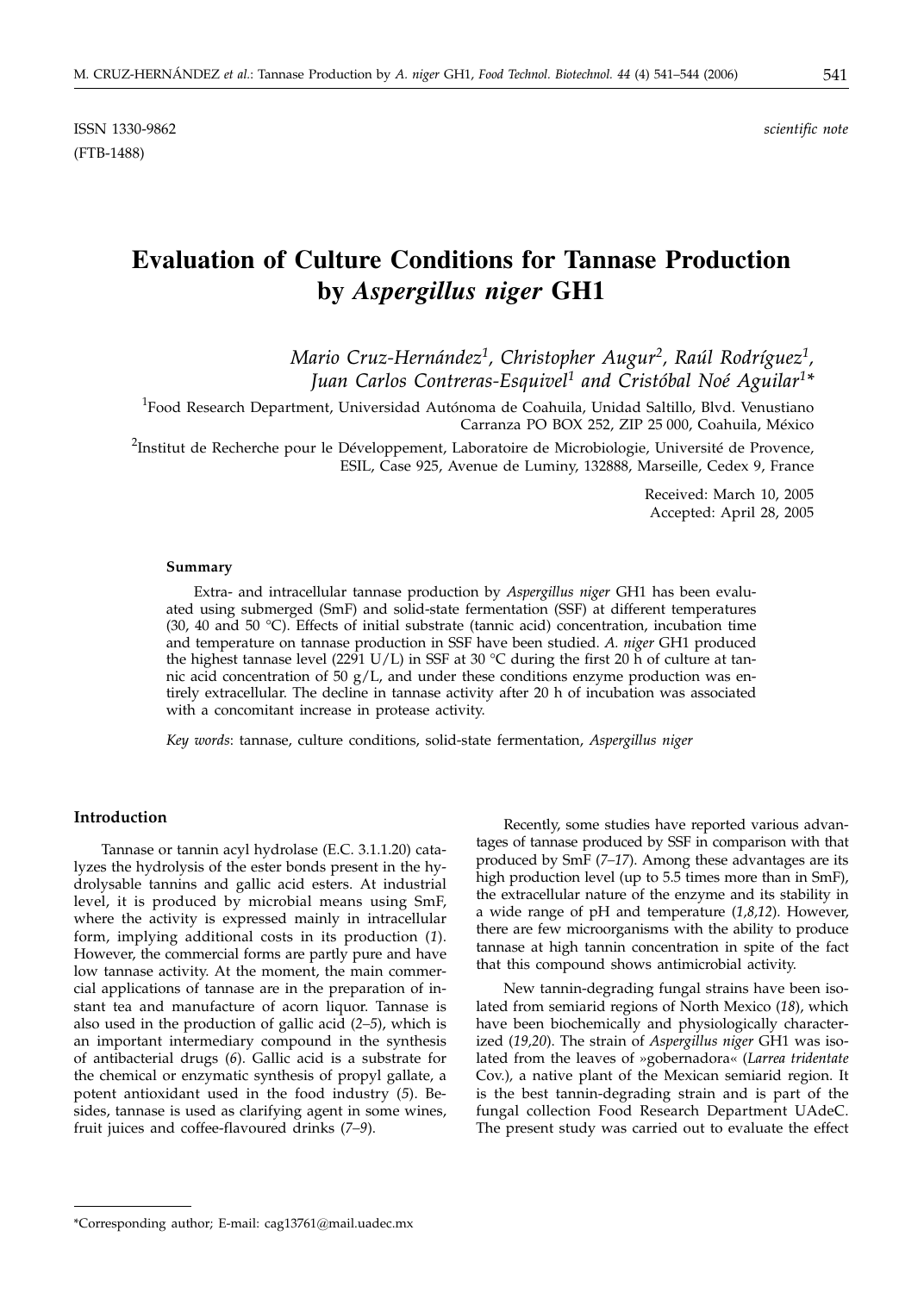of several culture conditions on fungal tannase production by *A. niger* GH1.

## **Materials and Methods**

## *Microorganism and inoculum*

Spores of *A. niger* GH1 were inoculated on potato dextrose agar using 250-mL Erlenmeyer flasks and incubated at 30  $\degree$ C for 5 days. After this, spores were harvested with Tween 80 (volume ratio of 0.01 %) and these were then counted on a Neubauer chamber.

# *Culture conditions*

Two culture systems – submerged fermentation (SmF) and solid-state fermentation (SSF) were used to produce tannase enzyme. Composition of culture medium was (in g/L): KH<sub>2</sub>PO<sub>4</sub> 2.19, (NH<sub>4</sub>)<sub>2</sub>SO<sub>4</sub> 4.38, MgSO<sub>4</sub>·7H<sub>2</sub>O 0.44, CaCl<sub>2</sub>·7H<sub>2</sub>O 0.044, MnCl<sub>2</sub>·6H<sub>2</sub>O 0.009, NaMoO<sub>4</sub>·2H<sub>2</sub>O 0.004, FeSO<sub>4</sub>.7H<sub>2</sub>O 0.06 and tannic acid 12.5.

SmF conditions included agitation at 250 rpm, temperature 30  $^{\circ}$ C, initial pH= 5.5 and varying incubation time. Inoculum level was 107 spores per mL of culture medium. The solid support used in SSF was pulverized low density (20 g/L) polyurethane foam (PUF) purchased from Expomex, México, D.F. SSF was carried out at 70 % humidity. The growth kinetics of the fungal culture in SmF and SSF were periodically monitored. Crude enzymatic extracts from SmF were obtained by filtering, while the extracts from SSF were obtained by compression of the fermented material. In SmF, intracellular tannase extracts were obtained from mycelial cells retained on filter paper by washing with physiological solution, freezing with liquid nitrogen and milling in a mortar, while in SSF the fermented material (cells and PUF) was similarly treated; in both cases the macerate was recovered with buffer solution (acetate 100 mM, pH=5.5). All experiments were conducted in triplicate.

#### *Tannase assay*

The tannase activity was evaluated by the spectrophotometric method reported by Sharma *et al.* (*21*), using methyl gallate prepared in 0.05 M citrate buffer (pH=5) as substrate, citrate buffer 0.05 M (pH=5) as control and the crude enzymatic extract. For the colour reaction the methanolic rhodanine (0.67 % by mass per volume) and potassium hydroxide (0.5 M) were used. This reaction was monitored by measuring absorbance at 520 nm. One unit of tannase was defined as the amount of enzyme able to release one µmol of gallic acid formed per min under assay conditions (temperature and time).

### *Protease activity assay*

Protease activity was assayed by the method of Dosoretz *et al.* (*22*). Substrate solution was prepared with 5 mg of azocasein dissolved in 1 mL of citrate buffer (50 mM, pH=5). To this solution, 0.05 mL of the crude enzymatic extract were added and the mixture was incubated for 1 h at 30 °C. Then 0.15 mL of trichloroacetic acid (5 %, volume ratio) were added and the mixture centrifuged at 12 000 rpm for 2 min. The obtained supernatant was spectrophotometrically evaluated at 520 nm.

One unit of protease activity was defined as the amount of enzyme necessary to release 1 µmol of chromophoric group of the substrate, which produced a change of absorbance of 0.001 under assay conditions.

# *Substrate degradation*

Substrate uptake was determined by the spectrophotometric method reported by Dubois *et al.* (*23*) and modified by Aguilar *et al.* (*24*), using tannic acid as standard.

# *Protein content*

For protein content estimation of the crude enzymatic extract, the microassay of Bradford (Bio-Rad® Protein Assay, No. 500.0002) was used. Samples were measured at 595 nm.

#### *Statistical analysis*

All results were analyzed using the general lineal procedure and comparison of means by Tukey's test (p= 0.05). A statistical computer program developed by the Universidad Autónoma de Nuevo León was employed.

#### **Results and Discussion**

Results obtained from this comparative study of tannase production using SmF and SSF systems are reported in Table 1. The strain of *A. niger* GH1 had a higher tannase activity on SSF (more than four times) as compared to SmF, and this observation is similar to the results previously reported (*1,7–17*). It is important to note that for tannase production, the used model (substrate-support) resulted in enhanced enzyme induction. This result also indicates that *A. niger* GH1 strain can be adapted for SSF system and utilizes the nutrients in a better form than when it is grown in other culture systems, like SmF.

Table 1. Comparative tannase production by *Aspergillus niger* GH1 using submerged and solid-state fermentation (at 30 °C for 30 h)

| Culture<br>system | Extracellular<br>tannase<br>activity/(U/L) | Intracellular<br>tannase<br>activity/(U/L) | Total<br>tannase/(U/L) |
|-------------------|--------------------------------------------|--------------------------------------------|------------------------|
| SmF               | 537                                        | n.d.                                       | 537                    |
| SSF               | 2291                                       | n.d.                                       | 2291                   |

n.d. Enzyme activity was not detected under culture conditions after 30 h

After the selection of the culture system, the effect of initial level of substrate-inducer on tannase production was evaluated. Fig. 1 shows the tannase activity produced under these conditions. It was observed that by increasing the substrate concentration from 12.5 to 50 g/L, the tannase activity increased (Fig. 1a). At 20 h of incubation, when an initial concentration of  $100 \text{ g/L}$  was used, no tannase activity could be detected as the fungal growth was in a prolonged lag phase. Fig. 1b shows that by using an initial tannic acid concentration of  $50 \text{ g/L}$ , the specific activity was higher than with other levels of the tested substrate.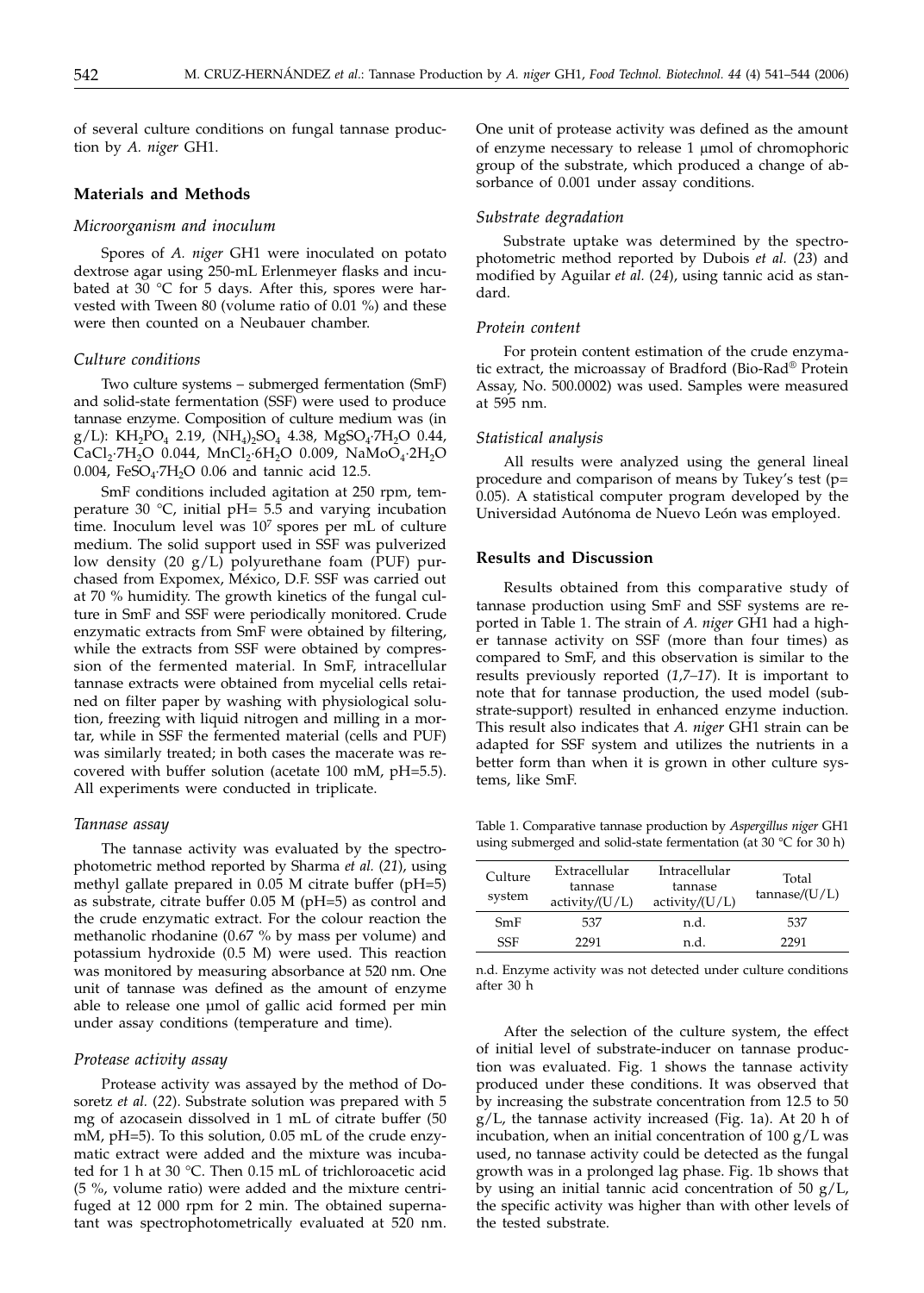

**Fig. 1**. Effect of initial substrate-inducer concentration on tannase activity (a) and specific activity (b) in SSF of *A. niger* GH1 at 30 °C

These results demonstrated the capacity of the fungus to grow on high concentrations of a compound characterized by its antimicrobial activity. Only *Aspergillus* species are able to tolerate tannic acid in concentrations higher than 20 g/L. Aguilar *et al.* (*24*) reported the effect of the concentrations of tannic acid on tannase production by *A. niger* Aa-20.

Fig. 2 shows the substrate concentration during the kinetics of tannase production using 50 g/L of tannic acid. It is easy to determine the fermentation time, due to a high concentration of substrate consumed by the strain in the first few hours of growth.

The tannase activity, which was initially detected at 18 h of culture, reached a peak at 24 h. Tannase production decreased and protease activity increased at 30 h (Fig. 3a). The effect of protease on tannase activity observed in the present study confirms the observations reported by Aguilar *et al.* (*15*) that protease influences the production of tannase and causes a decrease in its activity. These results also indicate the need for further purification of the enzyme.

The incubation time required for the production of the tannase enzyme by *A. niger* GH1 in SSF was lower than the culture time of 120 h reported by Sharma *et al.* (*21*), using a strain of *A. niger* van Tieghem.

The above results have significant implications for tannase production because the strain *A. niger* GH1 has the capacity to degrade tannic acid rapidly and at high concentrations. Other authors have reported tannase production in media with glucose and tannic acid and fermentation time of 100 h (*25–27*). Most of the published



**Fig. 2.** Substrate utilization during the course of tannase production by *A. niger* GH1 at 30 °C in SSF with 12.5 g/L of tannic acid



**Fig 3.** Tannase (a) and protease (b) activities produced by *A. niger* GH1 strain at 30 °C in SSF with tannic acid concentration of 50 g/L